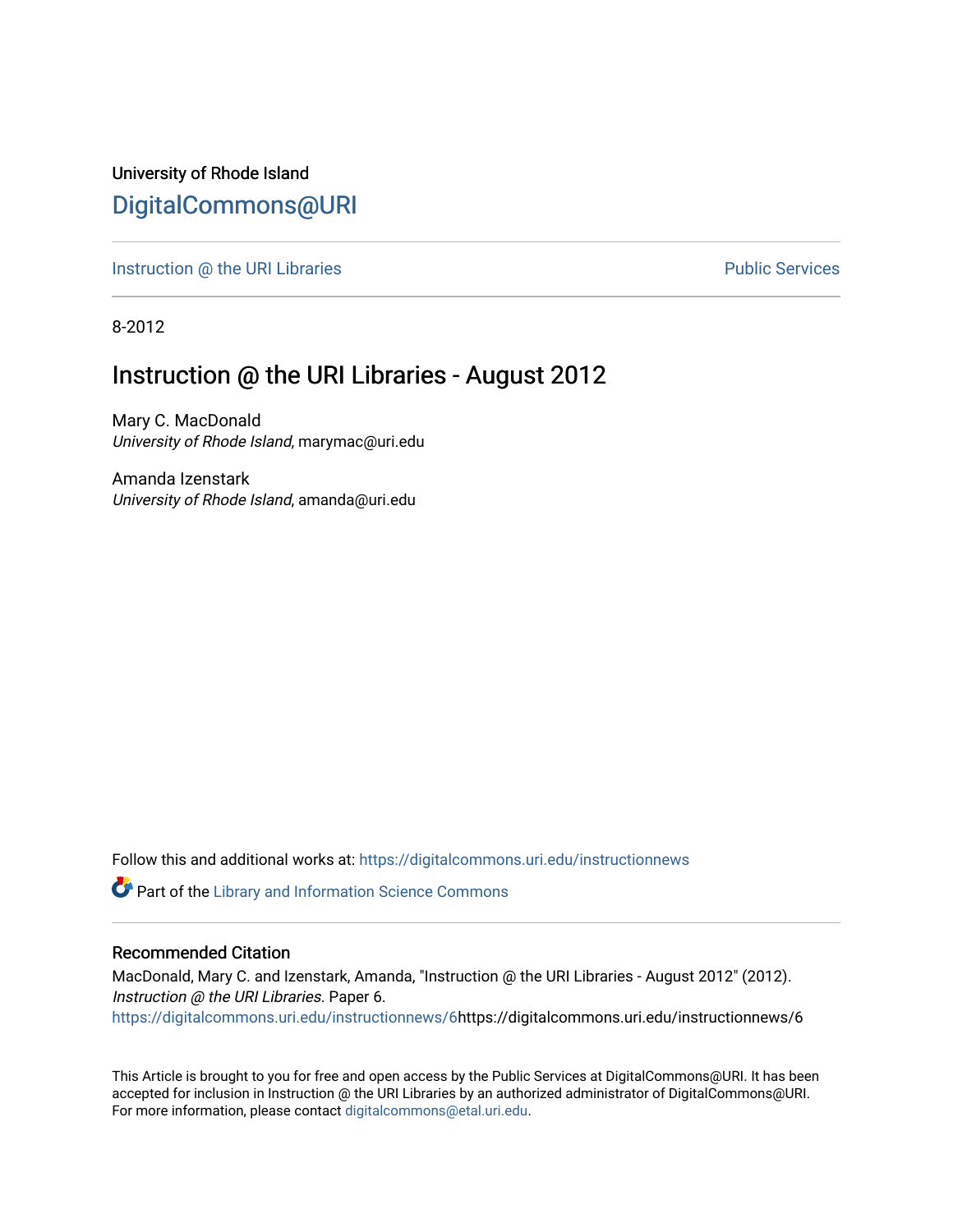# Instruction  $@$  the URI Libraries



## **Encouraging Quality Information Research Habits**

Our [May 2012 newsletter](http://digitalcommons.uri.edu/instructionnews/) included an article titled "Encouraging Critical Thinking in Library Research Assignments" that ends with the following quote:

*University students may appear to be more comfortable in technology intensive environments than are their professors, but it does not necessarily follow that they have the knowledge and critical thinking skills to effectively locate, filter, and evaluate information found online.* (Kingsley & Kingsley, 2009, p. 2)

URI's first-year students attend a library orientation session with their URI 101 class to familiarize them with basic logistics of the library. This is a good beginning, but it is only a basic step. To develop students' abilities to "locate, filter, and evaluate information" beyond what's needed their first semester, instructors can also do the following:

- Schedule a library instruction session where students can gain experience in preparation for specific course assignments.
- Build information research tasks into assignments, starting by scaffolding simple foundational skills and building to more difficult tasks at the end of semester.
- Direct students to visit the new Info & Research Help desk in the Library's Learning Commons where they can consult the librarians for guidance in their information searches.
- Include links to the following resources in the course syllabus
	- [Getting Started @ The Libraries](http://uri.libguides.com/start)
	- [Citing Correctly & Avoiding Plagiarism](http://uri.libguides.com/cite)

Following these simple steps will go a long way to helping students develop information literacy skills that will improve their overall work in any course.

Kingsley, K. V. & Kingsley, K. (2009). A case study for teaching information literacy skills. *BMC Medical Education, 9*(7), 1-6. doi:10.1186/1472-6920-9-7 <http://www.biomedcentral.com/1472-6920/9/7>

# **Additional Tips**

- **Test your assignment in advance** databases and interfaces change, so make sure your instructions are consistent.
- **• Remind students that good research takes time.**
- **Provide a list of recommended research tools and their strengths** - for example, use the HELIN catalog to find books, use Academic Search Complete to find scholarly articles.
- **Clearly describe the type, format and number of information sources** you expect students to use.
- **Assess your students' skills and knowledge.** Have students include the permanent links to their resources that the databases and catalog provide in their bibliographies.